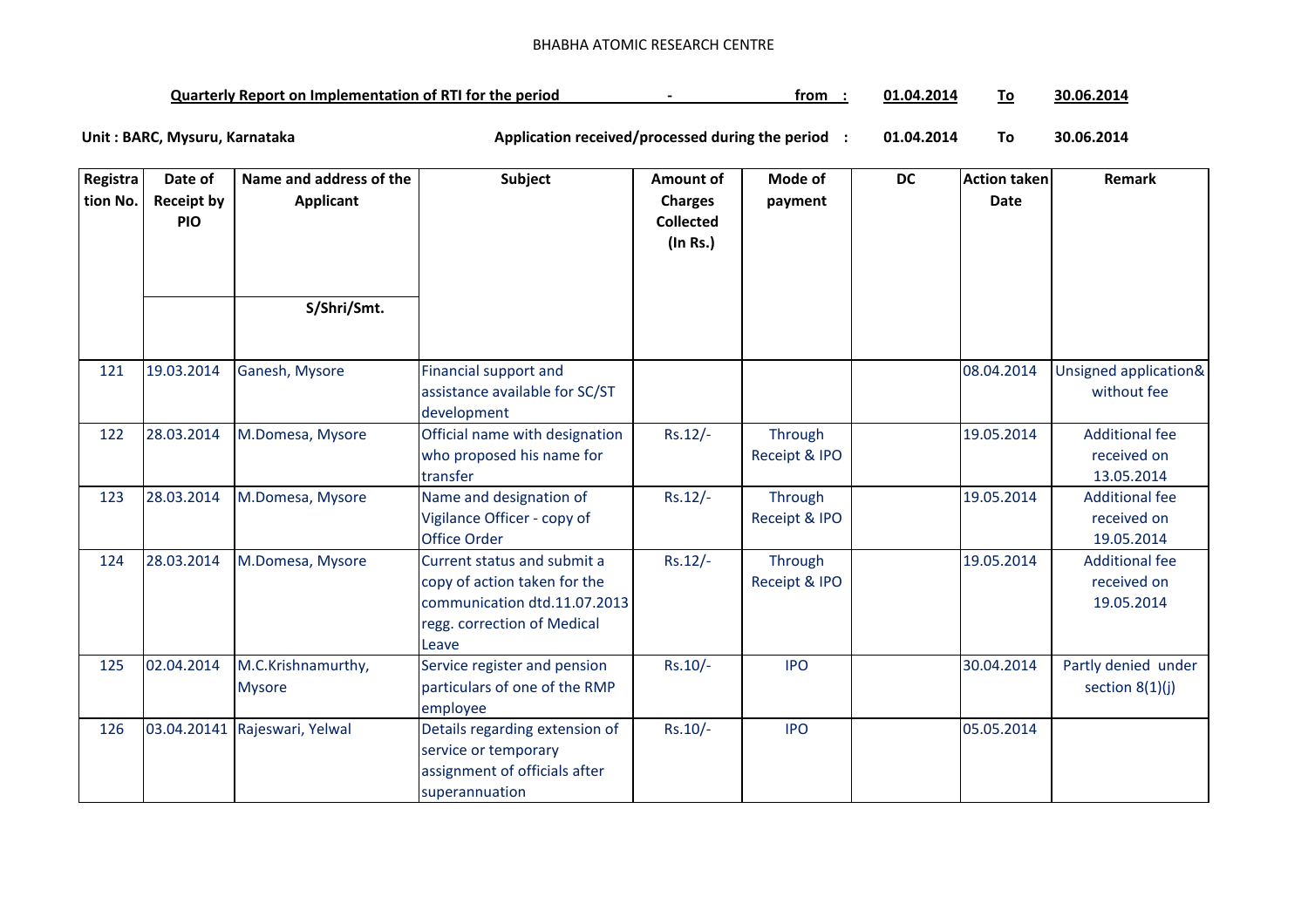| Registra<br>tion No. | Date of<br><b>Receipt by</b><br><b>PIO</b> | Name and address of the<br><b>Applicant</b><br>S/Shri/Smt. | Subject                                                                                       | <b>Amount of</b><br><b>Charges</b><br><b>Collected</b><br>$($ In Rs. $)$ | Mode of<br>payment       | <b>DC</b> | <b>Action taken</b><br><b>Date</b> | Remark                                                                                                                                |
|----------------------|--------------------------------------------|------------------------------------------------------------|-----------------------------------------------------------------------------------------------|--------------------------------------------------------------------------|--------------------------|-----------|------------------------------------|---------------------------------------------------------------------------------------------------------------------------------------|
| 127                  | 15.04.2014                                 | Mahadevamma, Yelwal                                        | Information about one of the<br>Ex-employee of RMP                                            | Rs.10/-                                                                  | <b>IPO</b>               |           | 05.05.2014                         |                                                                                                                                       |
| 128                  | 16.04.2014                                 | M.Sundara, Yelwal                                          | Information sought about<br>mobile phone, laptop and<br>camera with brand and model<br>number | Rs.60/-                                                                  | <b>IPO</b>               |           | 05.06.2014                         | <b>Additional Fee</b><br>received on<br>02.06.2014.<br>Information provided<br>after applying the<br>provision of Section<br>7(9)& 10 |
| 129                  | 21.04.2014                                 | Rajeswari M.P., Yelwal                                     | Temporary assignment of<br>officials after superannuation                                     |                                                                          |                          |           | 16.05.2014                         | Fee paid at BARC,<br>Mumbai                                                                                                           |
| 130                  | 25.04.2014                                 | M.Sundara, Yelwal                                          | <b>Expenditure incurred by Ex-</b><br>employee of RMP towards<br>official tour etc.           | $Rs.25/-$                                                                | Through<br>Receipt & IPO |           | 12.06.2014                         | <b>Additional fee</b><br>received on<br>09.06.2014                                                                                    |
| 131                  | 08.05.2014                                 | Shri Chetan Kothari,<br>Mumbai                             | Details of Death on duty -<br>Scientists/Officers/employees<br>and staff members              |                                                                          |                          |           | 05.06.2014                         | Fee paid at BARC,<br>Mumbai                                                                                                           |
| 132                  | 08.05.2014                                 | Sudarshan Nyati, Kota                                      | Revision of pension<br>w.e.f.01.01.2006 i.r.o.retired<br><b>Government Servant</b>            |                                                                          |                          |           | 22.05.2014                         | Fee paid at NPCIL                                                                                                                     |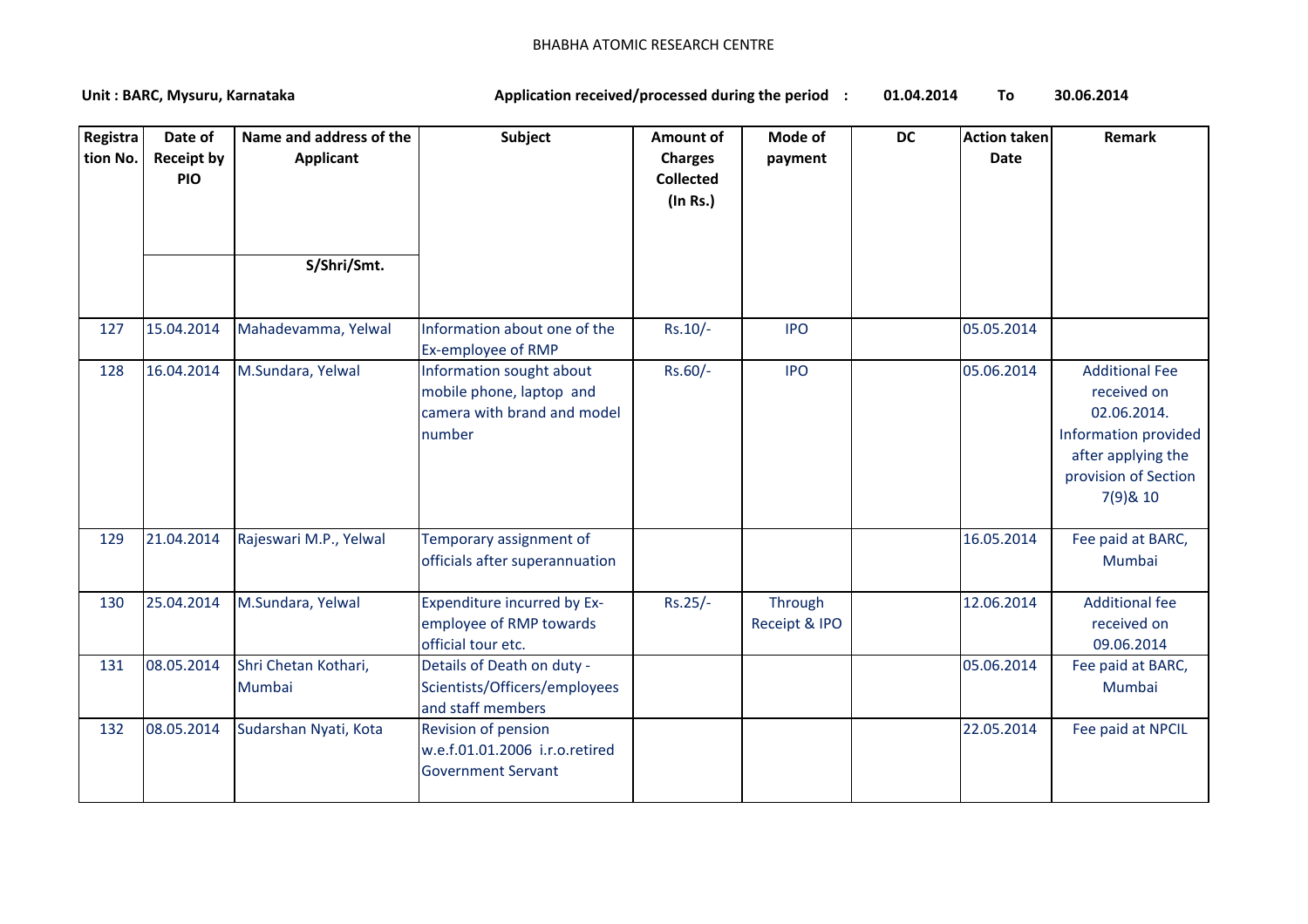| Registra<br>tion No. | Date of<br><b>Receipt by</b><br><b>PIO</b> | Name and address of the<br><b>Applicant</b> | Subject                                                                                         | <b>Amount of</b><br><b>Charges</b><br><b>Collected</b><br>(In Rs.) | Mode of<br>payment       | <b>DC</b> | <b>Action taken</b><br><b>Date</b> | Remark                                                    |
|----------------------|--------------------------------------------|---------------------------------------------|-------------------------------------------------------------------------------------------------|--------------------------------------------------------------------|--------------------------|-----------|------------------------------------|-----------------------------------------------------------|
|                      |                                            | S/Shri/Smt.                                 |                                                                                                 |                                                                    |                          |           |                                    |                                                           |
| 132                  | 12.05.2014                                 | K.M.Nagaraj, Mysore                         | <b>Copies of APAR</b>                                                                           | Rs.128/-                                                           | Through<br>Receipt & IPO |           | 10.06.2014                         | <b>Additional fee</b><br>received on<br>05.06.2014        |
| 133                  | 13.05.2014                                 | V.L.Jain, Nagpur                            | Regarding orders placed on<br>M/s HYT Engg. Pvt. Ltd.                                           | Rs.10/-                                                            | <b>IPO</b>               |           | 10.06.2014                         |                                                           |
| 134                  | 22.05.2014                                 | Mahadevamma, Yelwal                         | Seeking information regg. Ex-<br>employee's allotment of<br>vehicle, attending office etc.      | $Rs.10/-$                                                          | <b>IPO</b>               |           | 18.06.2014                         |                                                           |
| 135                  | 09.06.2014                                 | Domesa, Mysore                              | Requisition for copies of<br>medical fitness certificate etc.                                   | Rs.10/-                                                            | <b>IPO</b>               |           | 10.06.2014                         | Transfeered to PIO,<br>NRB, Tarapur under<br>Section 6(3) |
| 136                  | 09.06.2014                                 | Domesa, Mysore                              | List/copies of CHSS<br>beneficiaries, no. of<br>beneficiaries suffering from<br>various illness | Rs.10/-                                                            | <b>IPO</b>               |           | 01.07.2014                         | Partly denied under<br>section 8(1)€                      |
| 137                  | 09.06.2014                                 | Domesa, Mysore                              | Information in respect of one<br>of the RMP employees                                           | Rs.16/-                                                            | Through<br>Receipt & IPO |           | 04.08.2014                         | Aditional fee received<br>on 28.07.2014                   |
| 138                  | 11.06.2014                                 | Nagendra, Mysore                            | Attendance i.r.o.Shri<br>P.A.Prabhakar                                                          |                                                                    |                          |           | 18.06.2014                         | As no employee with<br>such name,                         |
| 139                  | 11.06.2014                                 | Nagendra, Mysore                            | Post held by Shri P.A.Prabhakar                                                                 |                                                                    |                          |           | 18.06.2014                         | application returned.<br>IPO not in favour of             |